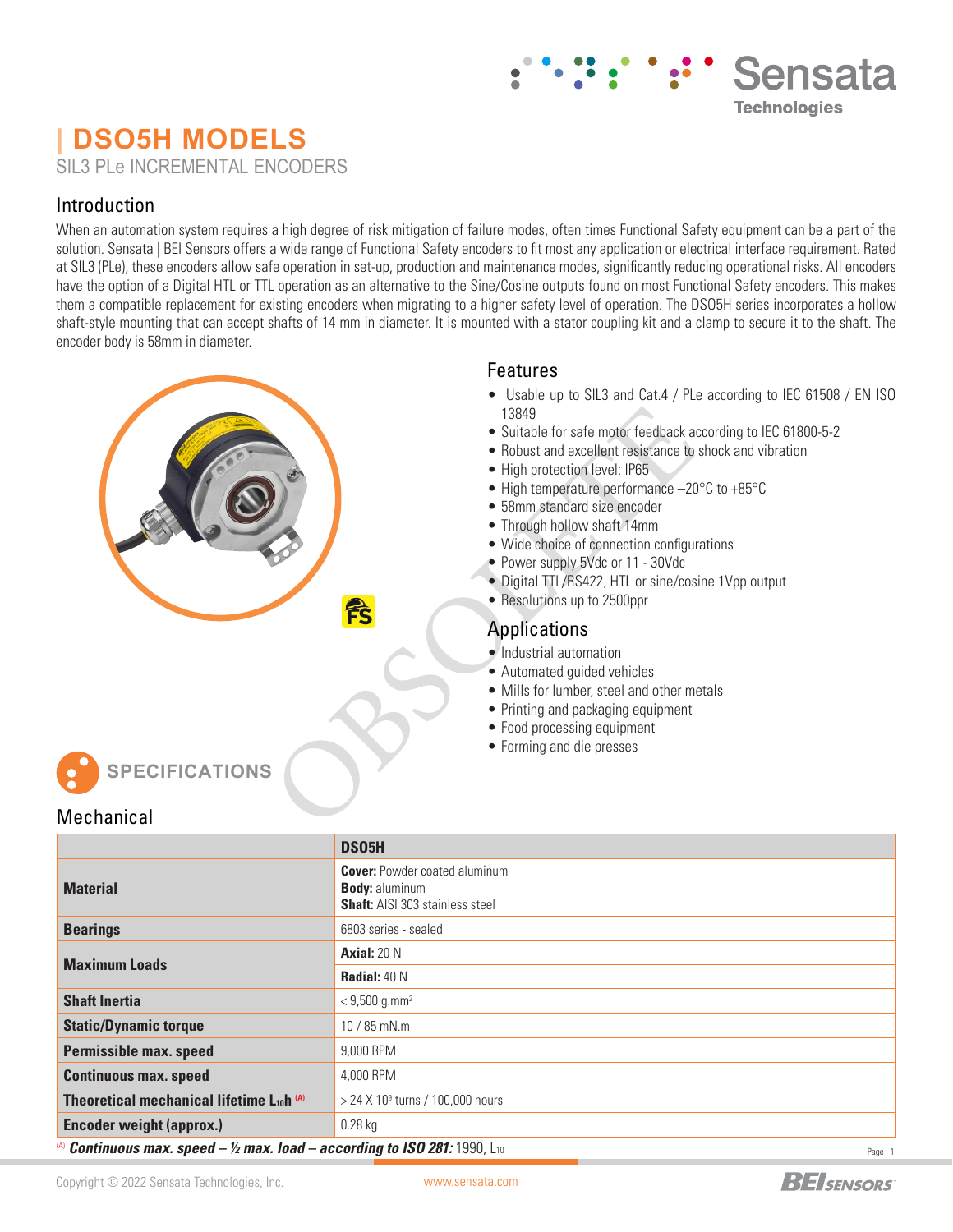## Electrical Characteristics / Functional Safety Parameters **(B)**

| <b>Electronic</b><br><b>Version</b> | <b>Output</b><br>signals | <b>Operating</b><br><b>Voltage +V</b>                  | <b>Supply</b><br>current     | <b>Current per</b><br>channel pair | <b>Short circuit</b><br>protected | <b>Reverse polarity</b><br>protected | <b>PFD</b> | <b>PFH</b> | <b>MTTFd</b> | <b>DC</b>   |
|-------------------------------------|--------------------------|--------------------------------------------------------|------------------------------|------------------------------------|-----------------------------------|--------------------------------------|------------|------------|--------------|-------------|
| 2G2                                 | Digital<br>ttl           | $5V + (-5\%^{(c)}$                                     |                              |                                    | Yes                               |                                      | 7.51E-05   | 8.58E-10   | 1331         |             |
| 5G2                                 | <b>RS422</b>             | 100 <sub>m</sub> A<br>with no<br>$11 - 30V(c)$<br>load | 40 <sub>m</sub> A            | Not to $+V$                        |                                   | 9.52E-05                             | .09E-09    | 1050       |              |             |
| <b>5G5</b>                          | Digital<br><b>HTL</b>    |                                                        |                              |                                    | Yes                               | Yes                                  | 9.52E-05   | .09E-09    | 1050         | <b>HIGH</b> |
| 2WT                                 | Sine Cosine              | $5V + (-5\%$ <sup>(C)</sup>                            | 70 <sub>m</sub> A<br>with no |                                    | Yes                               |                                      | 4.29E-05   | 4.90E-10   | 2328         |             |
| 5WT                                 | 1Vpp                     | $11 - 30V(C)$                                          | load                         | 10mA                               | Not to $+V$                       |                                      | 6.60E-05   | 7.53E-10   | 1515         |             |

(B) Safety mission time: 20 years

(C) Device must be supplied by a Class 2 LPS or SELV/PELV limited energy source ≤60V.

| Environmental & Standards Conformity |                                                                                                  |  |  |  |  |  |  |
|--------------------------------------|--------------------------------------------------------------------------------------------------|--|--|--|--|--|--|
|                                      | DS05H                                                                                            |  |  |  |  |  |  |
| <b>Protection (EN 60529)</b>         | <b>IP65</b>                                                                                      |  |  |  |  |  |  |
| Salt Spray (EN 60068-2-11 part 2)    | 96h                                                                                              |  |  |  |  |  |  |
| <b>Humidity (EN 60068-2-38)</b>      | 93% @ 65°C                                                                                       |  |  |  |  |  |  |
| <b>Shock (EN 60068-2-27)</b>         | $\leq$ 500m.s <sup>-2</sup> (6 ms, half sine)                                                    |  |  |  |  |  |  |
| <b>Vibration (EN 60068-2-6)</b>      | ≤200m.s-2 (102000Hz)                                                                             |  |  |  |  |  |  |
| <b>Operating temperature</b>         | -20 to 85°C (encoder T°)                                                                         |  |  |  |  |  |  |
| <b>Storage temperature</b>           | $-20$ to $85^{\circ}$ C                                                                          |  |  |  |  |  |  |
| <b>EMC Immunity Test</b>             | EN 61000-6-2, increased levels                                                                   |  |  |  |  |  |  |
| <b>EMC Emission Test</b>             | EN 61000-6-4, increased levels                                                                   |  |  |  |  |  |  |
| <b>Isolation</b>                     | 1000 Veff                                                                                        |  |  |  |  |  |  |
|                                      | IEC 61508                                                                                        |  |  |  |  |  |  |
|                                      | IEC 62061                                                                                        |  |  |  |  |  |  |
| <b>Functional safety</b>             | ISO 13849-1                                                                                      |  |  |  |  |  |  |
|                                      | JEC 61800-5-2                                                                                    |  |  |  |  |  |  |
|                                      | Encoders usable up to SIL3 / PLe with specific requirements, see safety user manual for details. |  |  |  |  |  |  |
|                                      | Z and Z/ are not safety signals.                                                                 |  |  |  |  |  |  |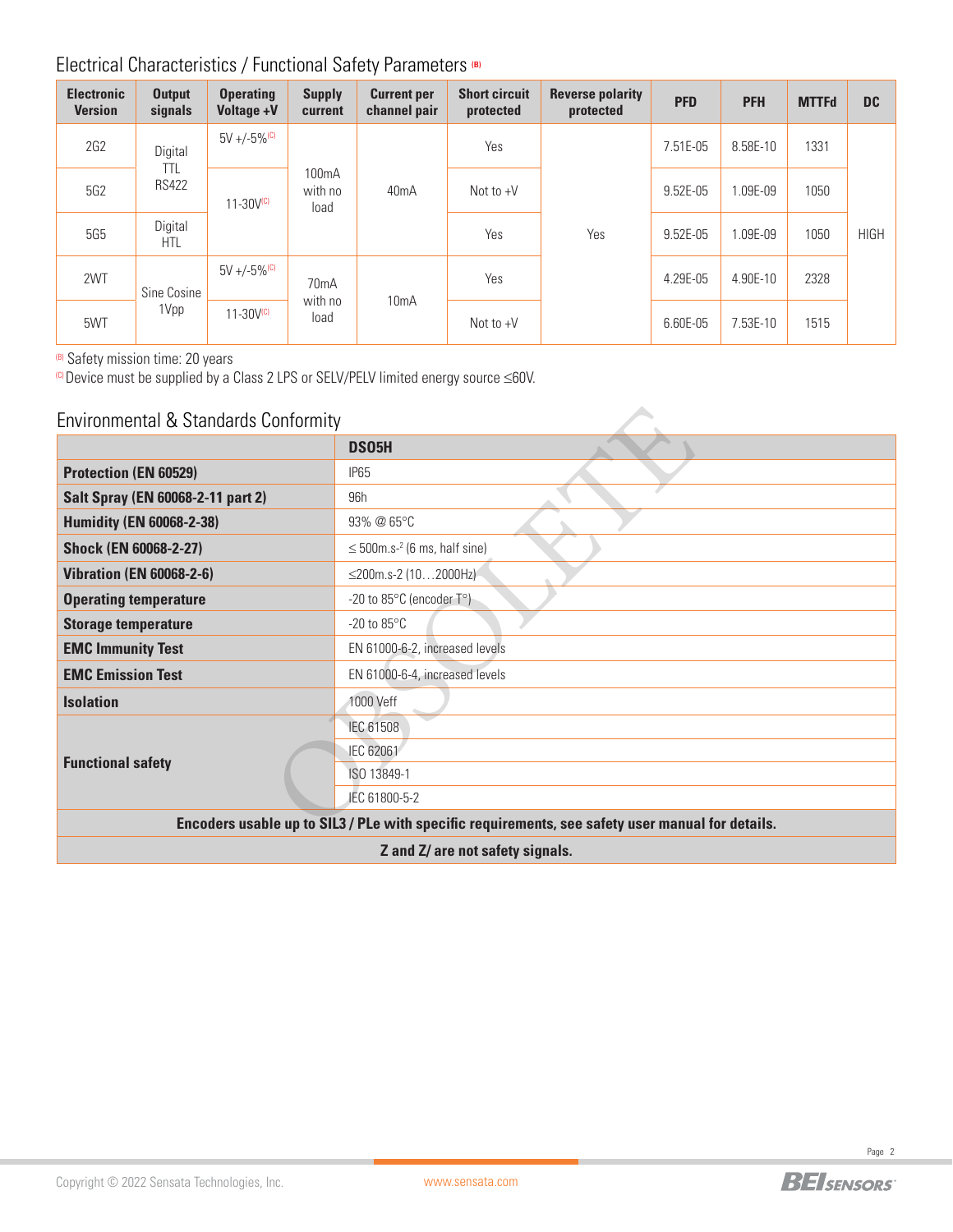

## **STANDARD CONNECTIONS**

|                |                                       | 0V                               | $+V$                               | A or S      | <b>B</b> or C      |                  | $A/\text{ or }S/$ | $B/$ or $C/$      | Z/               | <b>Ground</b>        |
|----------------|---------------------------------------|----------------------------------|------------------------------------|-------------|--------------------|------------------|-------------------|-------------------|------------------|----------------------|
| G <sub>6</sub> | <b>M23 - 12 pins</b><br><b>CW</b>     |                                  | $\mathcal{D}$                      | 3           | 4                  | 5                | 6                 |                   | 8                | Connector<br>body    |
| G <sub>8</sub> | <b>M23 - 12 pins</b><br><b>CCW</b>    | $10 + 11$                        | $2 + 12$                           | 8           |                    | 3                |                   | 6                 | 4                | Connector<br>body    |
| G <sub>3</sub> | <b>PVC cable</b><br>8 wires 8230/020  | <b>WH</b><br>white               | <b>BN</b><br>brown                 | GN<br>green | YE<br>vellow       | GY<br>grey       | PK<br>pink        | <b>BU</b><br>blue | <b>RD</b><br>red | General<br>shielding |
| <b>GP</b>      | <b>PUR cable</b><br>12 wires 8230/050 | WH white +<br>WH/GN white /green | BU blue $+$<br>BN/GN brown / green | GY<br>grey  | <b>BN</b><br>brown | <b>RD</b><br>red | PK<br>pink        | GN<br>green       | BK<br>black      | General<br>shielding |

Note: All connections are UL certified, except G3 and GP



**RESOLUTIONS**

250 256 360 500 512 1000 1024 1500 2000 2048 2500



## **DSO5H14 - Through hollow shaft 14mm - Cable output Radial (G3R)**



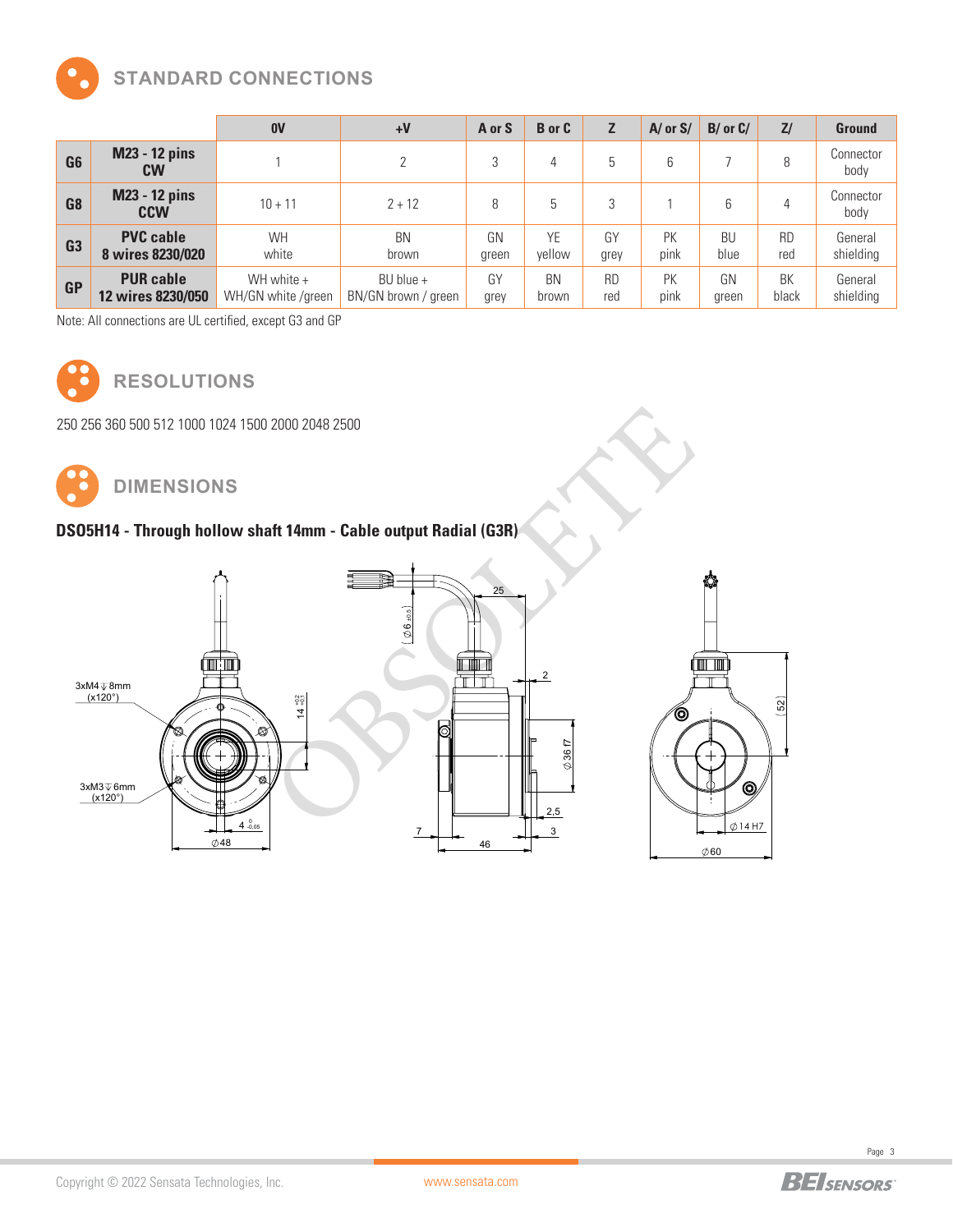### **DSO5H14 - Through hollow shaft 14mm - M23 Connector output Radial - With stator coupling 9445/044**



|                                     |                         | 9445/044          | 9445/047          |
|-------------------------------------|-------------------------|-------------------|-------------------|
| gnments<br>iissible<br>misalio<br>혼 | <b>Axial</b>            | $+/- 1$ mm        | $+/- 1$ mm        |
|                                     | <b>Radial</b>           | $+/- 0.2$ mm      | $+/- 0.2$ mm      |
|                                     | Perpend.                | $+/- 2^{\circ}$   | $+/- 5^{\circ}$   |
|                                     | <b>Runout</b>           | 0.1 <sub>mm</sub> | 0.1 <sub>mm</sub> |
|                                     | <b>Angular rigidity</b> | 600<br>N.m/rad    | 100<br>N.m/rad    |



# **GENERAL NOTES**

*For a safe installation according to the required safety level needed in the application, refer to the user safety User Manual. The safety User Manual provides the technical information (drawings, electrical data, etc...) for a safe integration. A quick installation guide is provided with each encoder for use by the technician who installs the device on the equipment.* 9445/047<br>  $+/- 1 mm$ <br>  $+/- 0.2 mm$ <br>  $+/- 5°$ <br>
0.1mm<br>
100<br>
N.m/rad<br>
So the required safety level needed in the application, refer to the use<br>
the technical information (drawings, electrical data, etc...) for a safe<br>
ded with each

System system in the system of the system of the system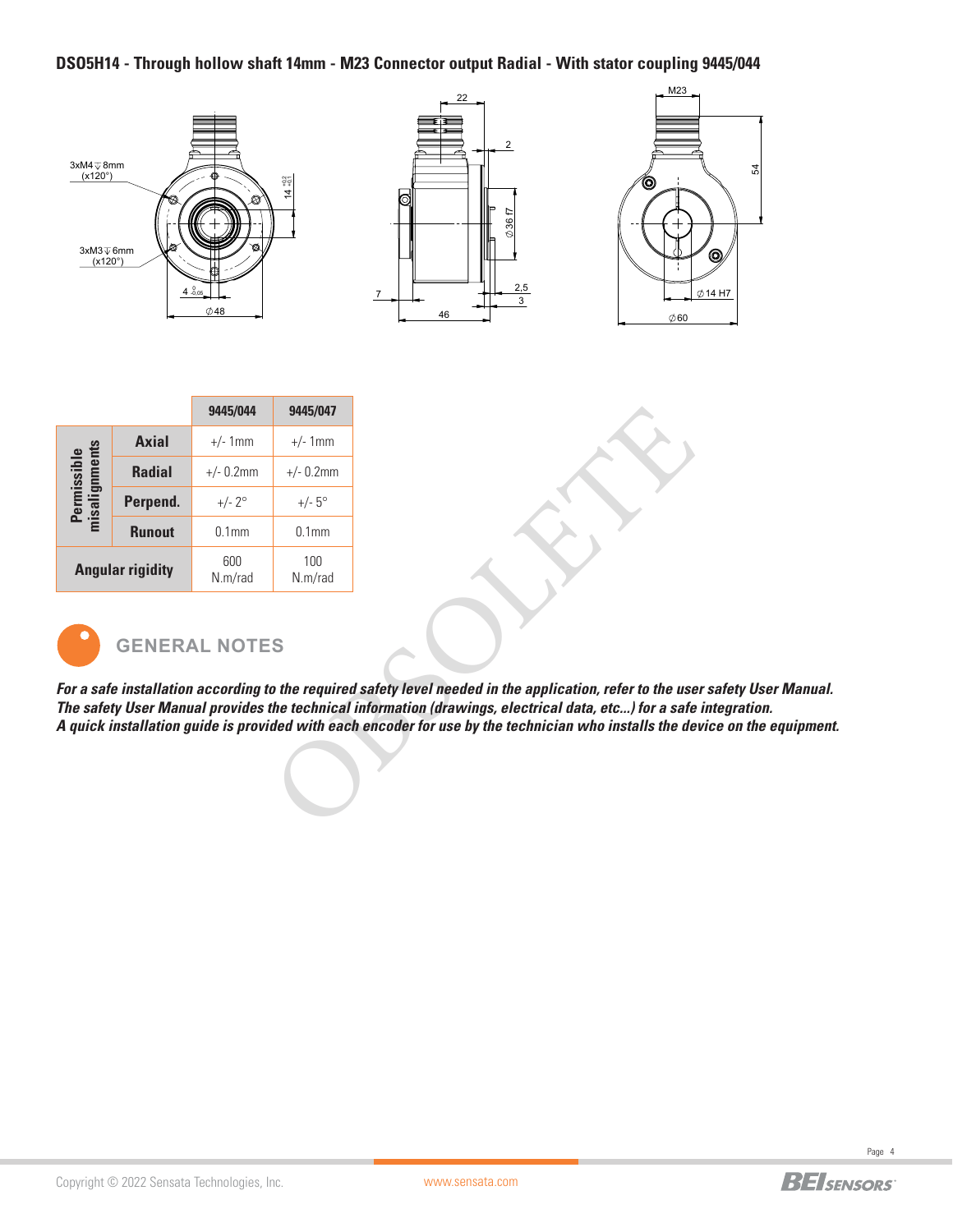

**DSO5H ORDERING OPTIONS** Example : DS05H14 // 5G59 // 01024 // GPR050 // \*\*DX\*

Contact the factory for special versions, ex: resolution, connection, flange...

| DS05H<br>14                                                                                                                                                                  | <b>5G5</b><br>11 | 9<br>// | 01024 | <b>GP</b> | R | 050 | **DX** |
|------------------------------------------------------------------------------------------------------------------------------------------------------------------------------|------------------|---------|-------|-----------|---|-----|--------|
| <b>Family</b>                                                                                                                                                                |                  |         |       |           |   |     |        |
| DS05H                                                                                                                                                                        |                  |         |       |           |   |     |        |
| <b>Shaft</b>                                                                                                                                                                 |                  |         |       |           |   |     |        |
| $14 = 14$ mm                                                                                                                                                                 |                  |         |       |           |   |     |        |
| Supply + Output stage + Output signals                                                                                                                                       |                  |         |       |           |   |     |        |
| <b>2G2:</b> 5Vdc, TTL RS422<br><b>5G2:</b> 11-30Vdc, TTL RS422<br>5G5: 11-30Vdc, HTL<br><b>2WT:</b> 5Vdc, Sine 1 Vpp (analog)<br><b>5WT:</b> 11- 30Vdc, Sine 1 Vpp (analog)  |                  |         |       |           |   |     |        |
| <b>Channels</b>                                                                                                                                                              |                  |         |       |           |   |     |        |
| 9: Digital electronics<br>AA/BB/ZZ/<br>B before A, CW viewed from flange side<br>Z gated A&B<br>N: Analog electronics<br>SS/CC/ZZ/<br>C before S, CW viewed from flange side |                  |         |       |           |   |     |        |
| Z ungated<br>Contact factory for other configurations                                                                                                                        |                  |         |       |           |   |     |        |
| <b>Resolution</b>                                                                                                                                                            |                  |         |       |           |   |     |        |
| 250, 256, 360, 500, 512, 1000, 1024, 1500, 2000, 2048, 2500                                                                                                                  |                  |         |       |           |   |     |        |
| <b>Output Termination</b>                                                                                                                                                    |                  |         |       |           |   |     |        |
| G6: M23 12 pins CW<br>G8: M23 12 pins CCW<br>GP: PUR cable 12 wires<br><b>G3: PVC cable 8 wires</b>                                                                          |                  |         |       |           |   |     |        |
| <b>Output Orientation</b>                                                                                                                                                    |                  |         |       |           |   |     |        |
| R: Radial                                                                                                                                                                    |                  |         |       |           |   |     |        |
| <b>Cable Length</b>                                                                                                                                                          |                  |         |       |           |   |     |        |
| xxx: Cable Length (ex.: 020 = 2 Meters)<br><b>Blank: No Cable</b>                                                                                                            |                  |         |       |           |   |     |        |
| Accessories*                                                                                                                                                                 |                  |         |       |           |   |     |        |

\* Parts mounted on encoder and fasteners included in the encoder box.

**AGENCY APPROVALS & CERTIFICATIONS** (Un US  $C \in$ LISTED<br>Proc. Cont. Eq.<br>E477663 RoHS

**BEI Sensors SAS Sensata Technologies** Espace Européen de l'Entreprise 9, rue de Copenhague B.P. 70044 Schiltigheim F 67013 Strasbourg Cedex

Tél : +33 (0)3 88 20 80 80 Fax : +33 (0)3 88 20 87 87 Mail : position-info.eu@sensata.com Web : www.sensata.com